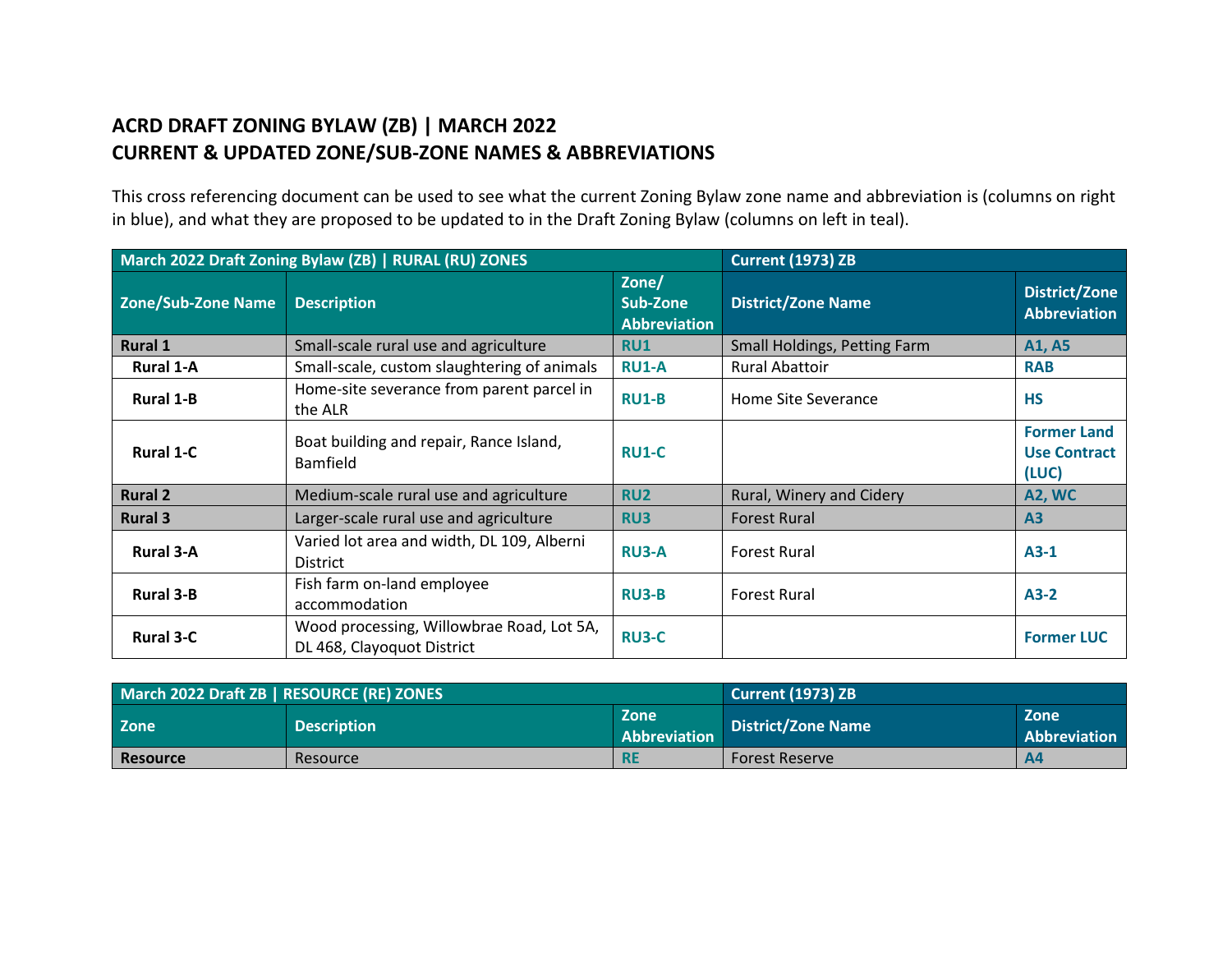| March 2022 Draft ZB   RESIDENTIAL (R) ZONES |                                                             | <b>Current (1973) ZB</b>                 |                                                   |                                             |
|---------------------------------------------|-------------------------------------------------------------|------------------------------------------|---------------------------------------------------|---------------------------------------------|
| <b>Zone/Sub-Zone Name</b>                   | <b>Description</b>                                          | Zone/<br>Sub-Zone<br><b>Abbreviation</b> | <b>District/Zone Name</b>                         | <b>District/Zone</b><br><b>Abbreviation</b> |
| <b>Residential 1</b>                        | Small-lot single family residential                         | <b>R1</b>                                | Single Family Residential, Acreage<br>Residential | <b>R1, RA1, RA3</b>                         |
| <b>Residential 2</b>                        | Larger-lot single family residential                        | R <sub>2</sub>                           | <b>Acreage Residential</b>                        | <b>RA2</b>                                  |
| <b>Residential 2-A</b>                      | Temporary accommodation                                     | <b>R2-A</b>                              | Guesthouse                                        | <b>GH</b>                                   |
| <b>Residential 3</b>                        | Duplex residential                                          | R <sub>3</sub>                           | <b>Two Family Residential</b>                     | <b>R2</b>                                   |
| <b>Residential 4</b>                        | Multi-family residential                                    | <b>R4</b>                                | <b>Multiple Family Residential</b>                | <b>RM1, RM2</b>                             |
| <b>Residential 5</b>                        | Mobile homes                                                | <b>R5</b>                                | Mobile-Home Residential                           | <b>RMH</b>                                  |
| <b>Residential 5-A</b>                      | Greenridge/Larsen Mobile Home Park                          | $R5-A$                                   |                                                   | <b>Former LUC</b>                           |
| <b>Residential 5-B</b>                      | Jay-Lee Mobile Home Park                                    | $R5-B$                                   |                                                   | <b>Former LUC</b>                           |
| <b>Residential 5-C</b>                      | Cougar Mobile Home Park                                     | $R5-C$                                   |                                                   | <b>Former LUC</b>                           |
| <b>Residential 6</b>                        | Small-scale cottage residential                             | <b>R6</b>                                | <b>Cottage Residential</b>                        | <b>RC</b>                                   |
| <b>Residential 6-A</b>                      | Detached ADUs or cottages, Bamfield                         | <b>R6-A</b>                              | <b>Bamfield Cottage Residential</b>               | <b>BRC</b>                                  |
| <b>Residential 6-B</b>                      | Cottages for temporary accommodation,<br>Taylor Arm islands | $R6-B$                                   | Acreage Cottage Residential                       | <b>ARC</b>                                  |

| March 2022 Draft ZB   RECREATIONAL RESIDENTIAL (RR) ZONES |                                                                                                         | <b>Current (1973) ZB</b>                 |                           |                                             |
|-----------------------------------------------------------|---------------------------------------------------------------------------------------------------------|------------------------------------------|---------------------------|---------------------------------------------|
| <b>Zone/Sub-Zone Name</b>                                 | <b>Description</b>                                                                                      | Zone/<br>Sub-Zone<br><b>Abbreviation</b> | <b>District/Zone Name</b> | <b>District/Zone</b><br><b>Abbreviation</b> |
| Recreational<br><b>Residential 1</b>                      | Seasonal dwellings or recreational homes                                                                | <b>RR1</b>                               | Vacation-Home             | <b>RVH</b>                                  |
| Recreational<br><b>Residential 1-A</b>                    | Small-scale cottages for temporary<br>accommodation, Hot Springs Cove                                   | <b>RR1-A</b>                             | Seasonal Cottage          | <b>SC</b>                                   |
| Recreational<br><b>Residential 1-B</b>                    | Temporary accommodation and caretaker's<br>residence, Wickaninnish Island Estates,<br>District Lot 1161 | <b>RR1-B</b>                             |                           | <b>Former LUC</b>                           |
| Recreational<br><b>Residential 1-C</b>                    | Temporary accommodation, Headquarters<br>Bay, Section 77                                                | <b>RR1-C</b>                             |                           | <b>Former LUC</b>                           |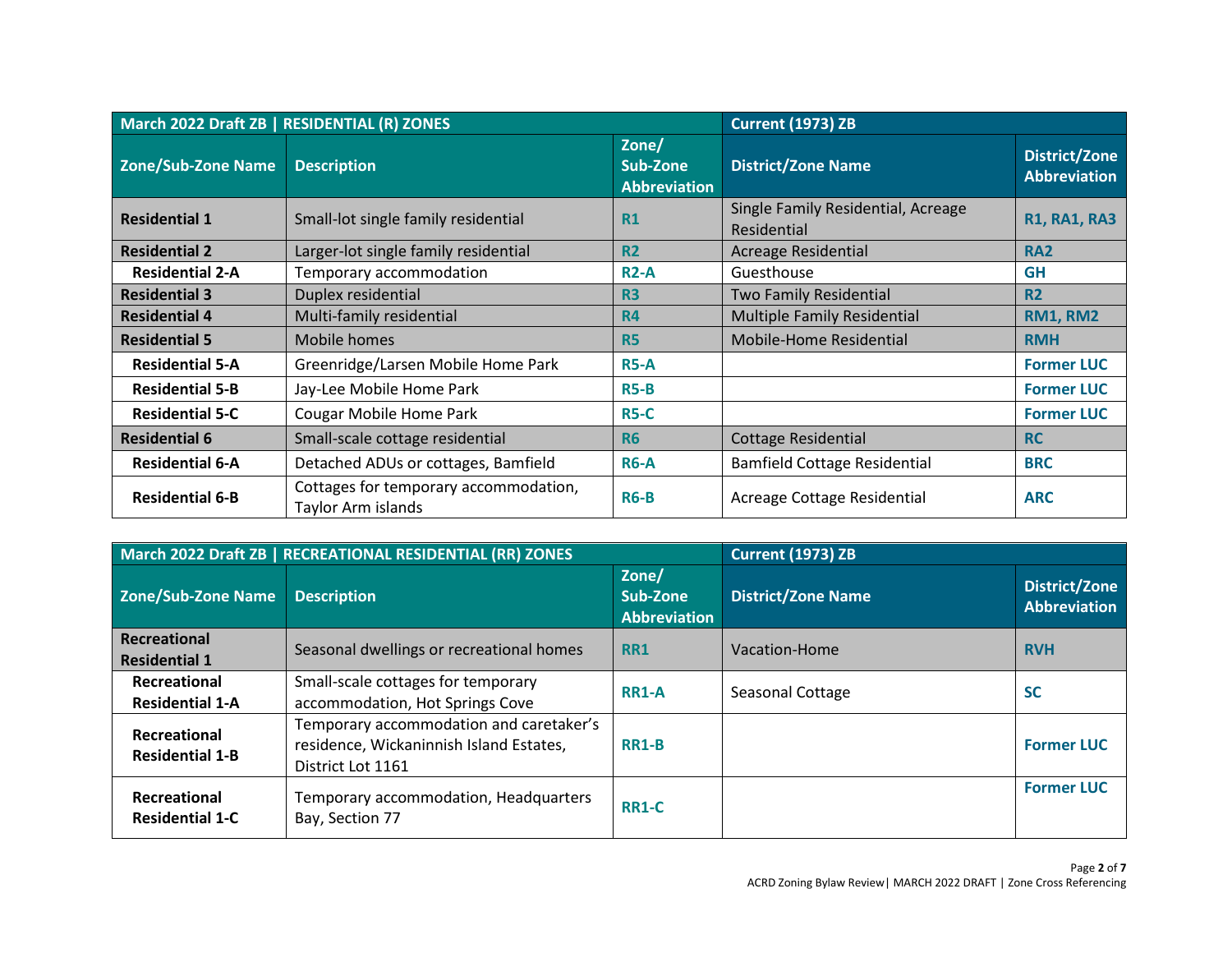| <b>Salmon Beach</b> |                                        |           |              |           |
|---------------------|----------------------------------------|-----------|--------------|-----------|
| Recreational        | Salmon Beach seasonal recreational use | <b>SB</b> | Salmon Beach | <b>SB</b> |
| <b>Residential</b>  |                                        |           |              |           |

| March 2022 Draft ZB   COMMERCIAL (C) ZONES      |                                                                                                            | <b>Current (1973) ZB</b>                 |                                                                                           |                                             |
|-------------------------------------------------|------------------------------------------------------------------------------------------------------------|------------------------------------------|-------------------------------------------------------------------------------------------|---------------------------------------------|
| <b>Zone/Sub-Zone Name</b>                       | <b>Description</b>                                                                                         | Zone/<br>Sub-Zone<br><b>Abbreviation</b> | <b>District/Zone Name</b>                                                                 | <b>District/Zone</b><br><b>Abbreviation</b> |
| <b>Commercial 1</b>                             | General and service commercial                                                                             | C <sub>1</sub>                           | Local Commercial, General<br>Commercial, Service Commercial,<br><b>Highway Commercial</b> | C1, C2, C2A,<br><b>C3, C4</b>               |
| <b>Commercial 1-A</b>                           | Neighbourhood Pub, Fish and Duck Pub and<br>Marina                                                         | $C1-A$                                   |                                                                                           | <b>Former LUC</b>                           |
| <b>Commercial 1-B</b>                           | Lot 11 and remainder of Lot 12, DL 18,<br>permitting RU1, R1 and C1 uses                                   | $C1-B$                                   |                                                                                           | <b>Former LUC</b>                           |
| <b>Commercial 1-C</b>                           | Lot 7, DL 469, permitting office and<br>administration space for local enterprises                         | $C1-C$                                   | Long Beach Rural Office                                                                   | <b>ROC</b>                                  |
| <b>Commercial 2</b>                             | Commercial accommodation                                                                                   | C <sub>2</sub>                           | <b>Tourist Commercial</b>                                                                 | C6                                          |
| <b>Commercial</b><br><b>Recreation 3</b>        | <b>Commercial recreation</b>                                                                               | C <sub>3</sub>                           | <b>Recreation Commercial, Low Density</b><br><b>Outdoor Recreation</b>                    | C7, LOR                                     |
| <b>Commercial</b><br><b>Campground 4</b>        | Commercial campground                                                                                      | C <sub>4</sub>                           | Campground Commercial, Wilderness<br>Campground                                           | C8, CW                                      |
| <b>Commercial</b><br><b>Campground 4-A</b>      | Tents and recreational vehicles without a<br>single family dwelling principal use,<br>Lakeshore Campground | $C4-A$                                   | <b>Campground Commercial</b>                                                              | C <sub>8</sub> A                            |
| <b>Commercial</b><br><b>Campground 4-B</b>      | Tents and recreational vehicles, Surf<br>Junction                                                          | $C4-B$                                   | 128B Campground Commercial                                                                | C8B                                         |
| <b>Bamfield Commercial</b><br>5                 | <b>Bamfield commercial</b>                                                                                 | C <sub>5</sub>                           |                                                                                           |                                             |
| <b>Seasonal Staff</b><br><b>Accommodation 6</b> | Seasonal staff accommodation                                                                               | <b>SA</b>                                |                                                                                           |                                             |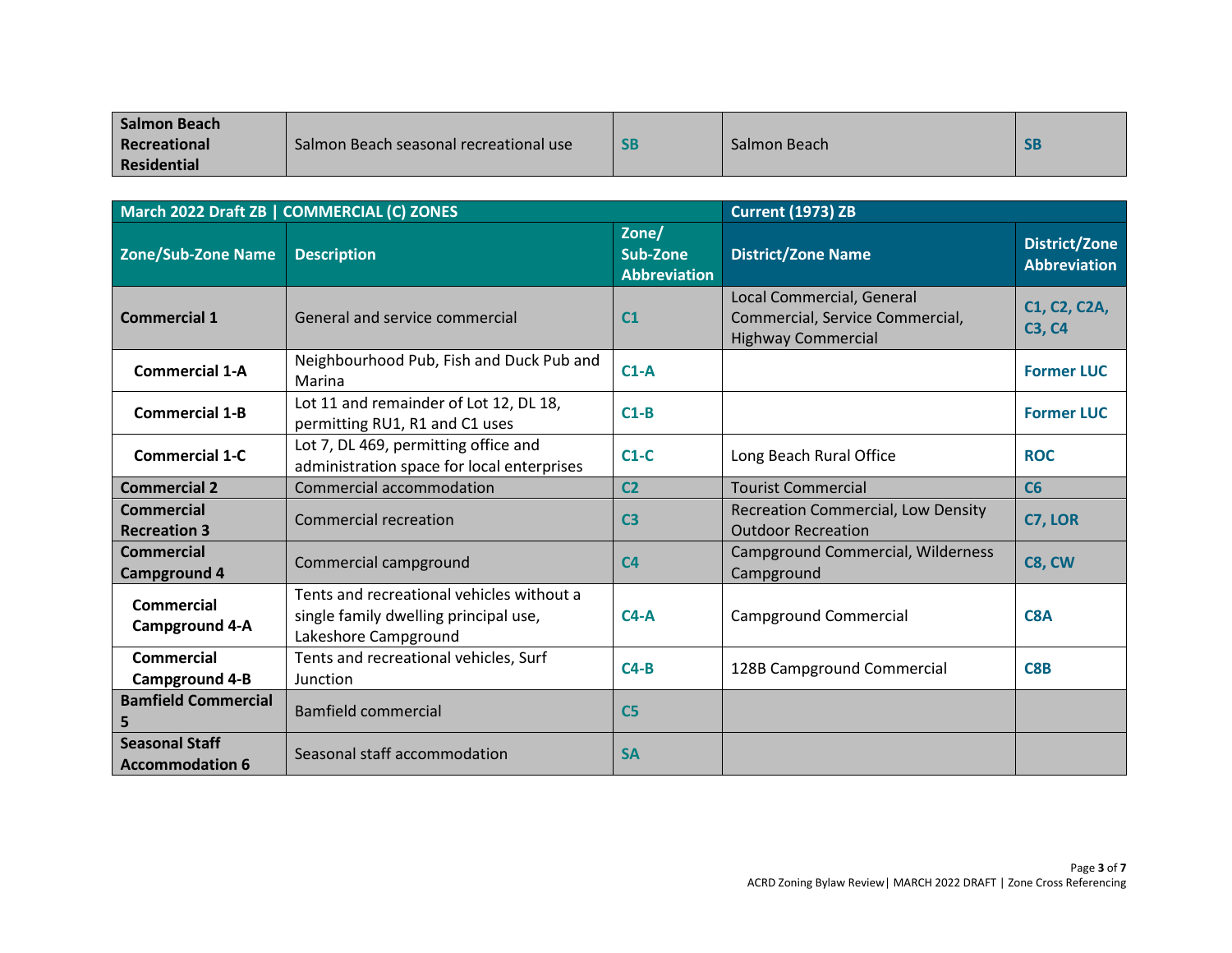| March 2022 Draft ZB   MIXED-USE (MU) ZONES |                                                                 |                      | <b>Current (1973) ZB</b>              |                               |
|--------------------------------------------|-----------------------------------------------------------------|----------------------|---------------------------------------|-------------------------------|
| <b>Zone</b>                                | <b>Description</b>                                              | Zone<br>Abbreviation | <b>District/Zone Name</b>             | District/Zone<br>Abbreviation |
| Mixed-Use                                  | Mixed-use residential and temporary<br>commercial accommodation | <b>MU</b>            | <b>Mixed Accommodation Commercial</b> | <b>MAC</b>                    |

| March 2022 Draft ZB   INDUSTRIAL (I) ZONES |                                                                                        |                                          | <b>Current (1973) ZB</b>                                            |                                             |
|--------------------------------------------|----------------------------------------------------------------------------------------|------------------------------------------|---------------------------------------------------------------------|---------------------------------------------|
| Zone/Sub-Zone Name                         | <b>Description</b>                                                                     | Zone/<br>Sub-Zone<br><b>Abbreviation</b> | <b>District/Zone Name</b>                                           | <b>District/Zone</b><br><b>Abbreviation</b> |
| <b>Light Industrial 1</b>                  | Light industry and business parks                                                      | 11                                       | <b>Industrial Park</b>                                              | M1                                          |
| Light Industrial 1-<br>A                   | Additional light industry, and open storage<br>as a principal use                      | $11-A$                                   | Light Industrial                                                    | <b>M2, M2A</b>                              |
| <b>General Industrial 2</b>                | General industry                                                                       | 12                                       | <b>Storage Warehouse</b>                                            | SW <sub>1</sub>                             |
| <b>Industrial Storage 3</b>                | Industrial storage                                                                     | 13                                       | <b>Industrial Open Storage</b>                                      | M <sub>4</sub>                              |
| <b>Industrial Storage 3-A</b>              | Open storage of industrial and non-<br>industrial materials on smaller industrial lots | $13-A$                                   | <b>Mixed Storage</b>                                                | SW <sub>2</sub>                             |
| <b>Heavy Industrial 4</b>                  | Heavy Industry                                                                         | 4                                        | Heavy Industrial, Industrial Foundry,<br>Sawmill, Gravel Extraction | M3, M6, M7,<br>M <sub>8</sub>               |
| <b>Industrial Waste 5</b>                  | Industrial waste                                                                       | $15\phantom{.0}$                         | Hazardous Material Storage, Waste<br>Disposal                       | <b>M5, WD2</b>                              |

| March 2022 Draft ZB   PARKS AND RECREATION (P) ZONES   |                                      |                                   | <b>Current (1973) ZB</b>  |                                      |
|--------------------------------------------------------|--------------------------------------|-----------------------------------|---------------------------|--------------------------------------|
| Zone/Sub-Zone Name                                     | <b>Description</b>                   | Zone/<br>Sub-Zone<br>Abbreviation | <b>District/Zone Name</b> | <b>District/Zone</b><br>Abbreviation |
| <b>Parks and Recreation</b>                            | Parks and passive recreation         | <b>P1</b>                         | Park and Public Use       | P <sub>2</sub>                       |
| Parks and<br><b>Recreation 1-A</b>                     | Stopper Islands, Toquaht Nation      | $P1-A$                            |                           |                                      |
| <b>Parks and Recreation</b><br>$\overline{\mathbf{2}}$ | Parks, camping and active recreation | P <sub>2</sub>                    | Park and Public Use       | P <sub>2</sub>                       |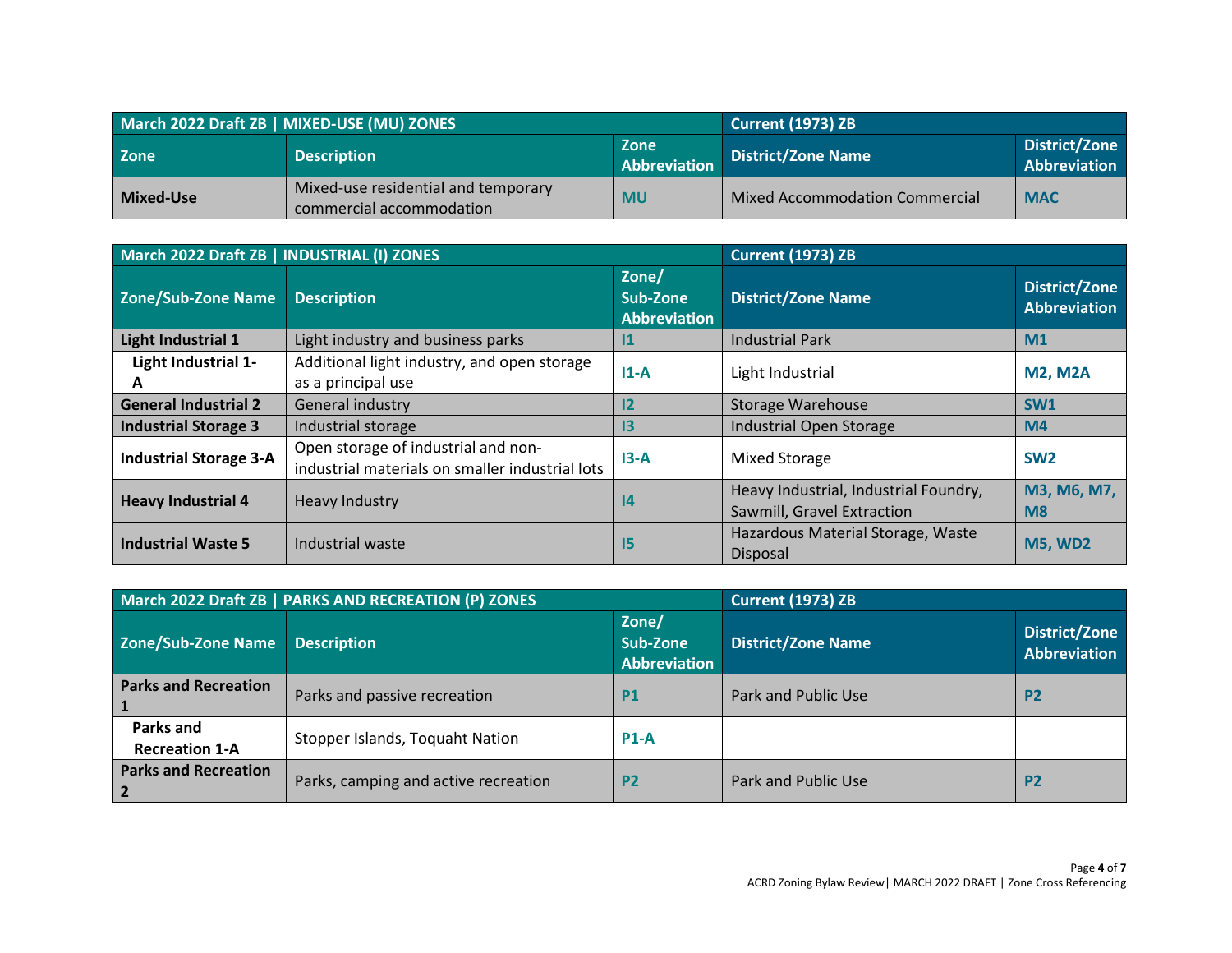| March 2022 Draft ZB   COMMUNITY SERVICE (CS) ZONES |                                                   |                                    | <b>Current (1973) ZB</b>           |                               |
|----------------------------------------------------|---------------------------------------------------|------------------------------------|------------------------------------|-------------------------------|
| <b>Zone</b>                                        | <b>Description</b>                                | <b>Zone</b><br><b>Abbreviation</b> | <b>District/Zone Name</b>          | District/Zone<br>Abbreviation |
| <b>Community Service</b>                           | Community service, institutional and civic<br>use | $\mathsf{CS}$                      | Institutional, Park and Public Use | <b>P1.P2</b>                  |

| March 2022 Draft ZB   AIRPORT (AP) ZONES |                             |                                    | <b>Current (1973) ZB</b>               |                               |
|------------------------------------------|-----------------------------|------------------------------------|----------------------------------------|-------------------------------|
| <b>Zone</b>                              | <b>Description</b>          | <b>Zone</b><br><b>Abbreviation</b> | <b>District/Zone Name</b>              | District/Zone<br>Abbreviation |
|                                          |                             |                                    |                                        |                               |
|                                          | Airport                     | AP <sub>1</sub>                    | Alberni Valley Airport One, Long Beach | APAV1,                        |
| Airport 1                                |                             |                                    | Airport One                            | APLB1                         |
| Airport 2                                | Less intensive airport uses |                                    | Alberni Valley Airport Two, Long Beach | APAV2,                        |
|                                          |                             | AP <sub>2</sub>                    | Airport Two                            | <b>APLB2</b>                  |

| March 2022 Draft ZB   WATER (W) ZONES |                                                                    |                                   | <b>Current (1973) ZB</b>                                                             |                                             |
|---------------------------------------|--------------------------------------------------------------------|-----------------------------------|--------------------------------------------------------------------------------------|---------------------------------------------|
| Zone/Sub-Zone Name                    | <b>Description</b>                                                 | Zone/<br>Sub-Zone<br>Abbreviation | <b>District/Zone Name</b>                                                            | <b>District/Zone</b><br><b>Abbreviation</b> |
| <b>Water 1</b>                        | Water based recreation, open water and<br>foreshore accessory uses | W1                                | Waterfront                                                                           | WF <sub>1</sub>                             |
| Water 1-A                             | Overnight moorage and accommodation                                | $W1-A$                            | Waterfront                                                                           | WF <sub>2</sub>                             |
| <b>Water 2</b>                        | Resource-based and recreational water use                          | W <sub>2</sub>                    | <b>Forest Reserve</b>                                                                | A <sub>4</sub>                              |
| <b>Water Conservation 3</b>           | Water protection and conservation                                  | W <sub>3</sub>                    | <b>Waterfront Conservation</b>                                                       | W1                                          |
| <b>Water Commercial 4</b>             | Commercial water uses and traffic                                  | W <sub>4</sub>                    | <b>Waterfront Commercial, Marine</b><br><b>Fuelling</b>                              | <b>W4, W6</b>                               |
| <b>Water Commercial</b><br>$4-A$      | Water and foreshore, Fish and Duck Pub<br>and Marina               | $W4-A$                            | Marina                                                                               | MAR1                                        |
| <b>Water Commercial</b><br>$4 - B$    | Water and foreshore, Klehkoot Marina                               | $W4-B$                            | Marina Two                                                                           | <b>MAR2</b>                                 |
| <b>Water Industrial 5</b>             | Water industrial                                                   | W <sub>5</sub>                    | Waterfront Industrial, Forest Rural,<br>Heavy Industrial, Industrial Open<br>Storage | W5, A3, M3,<br>M <sub>4</sub>               |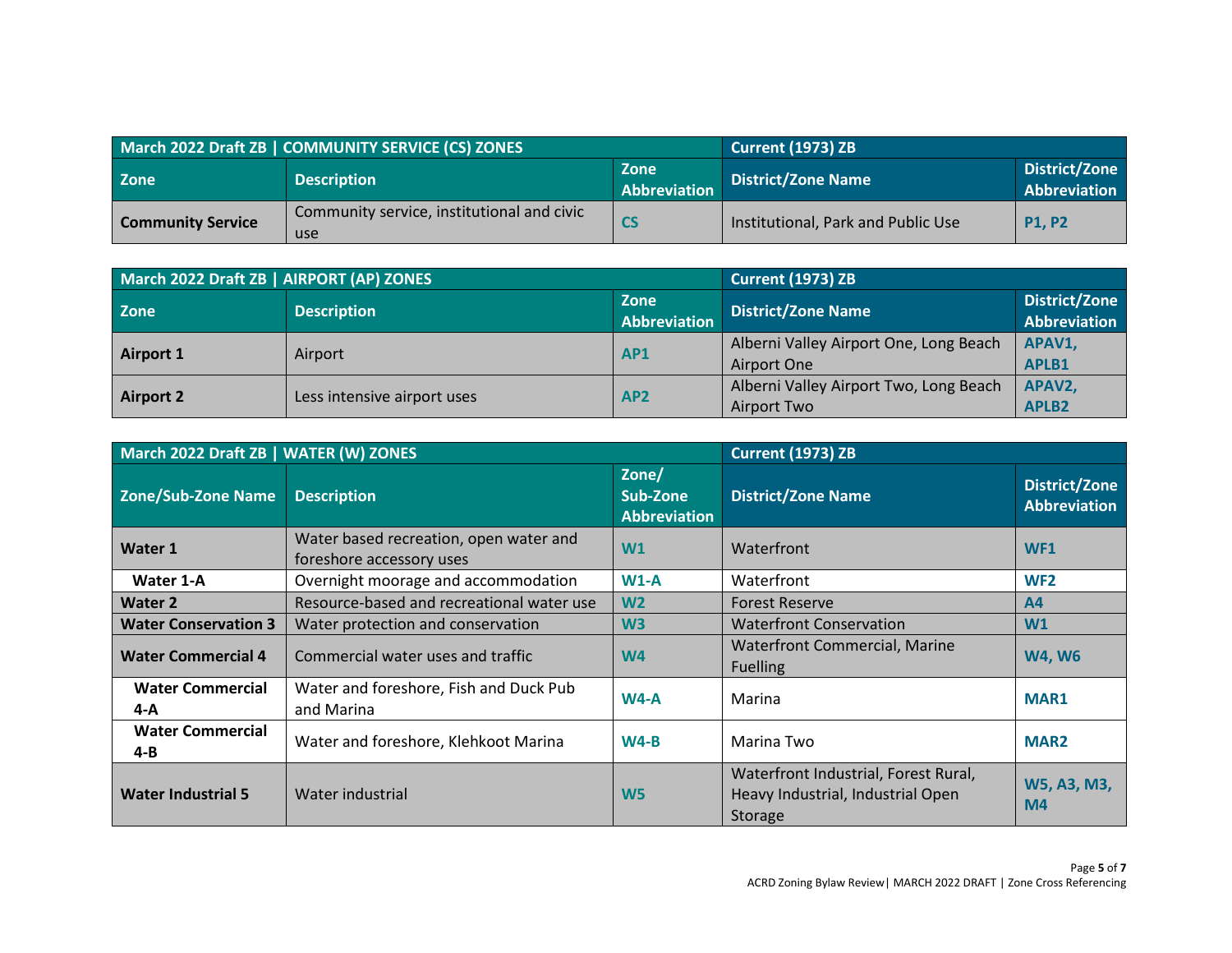| March 2022 Draft ZB   COMPREHENSIVE DEVELOPMENT (CD) ZONES |                                                        |                                          | <b>Current (1973) ZB</b>                                |                                             |
|------------------------------------------------------------|--------------------------------------------------------|------------------------------------------|---------------------------------------------------------|---------------------------------------------|
| <b>Zone/Sub-Zone Name</b>                                  | <b>Description</b>                                     | Zone/<br>Sub-Zone<br><b>Abbreviation</b> | <b>District/Zone Name</b>                               | <b>District/Zone</b><br><b>Abbreviation</b> |
| Comprehensive<br><b>Development 1</b>                      | Great Central Lake comprehensive<br>development        | CD1                                      | Comprehensive Development                               | <b>CD1</b>                                  |
| Comprehensive<br><b>Development 1-A</b>                    | Fishing lodge and cottages                             | <b>CD1-A</b>                             | Cottage and Campground sub-zone                         | CD <sub>1</sub> A                           |
| Comprehensive<br><b>Development 1-B</b>                    | Marine centre                                          | $CD1-B$                                  | Marine Centre sub-zone                                  | CD <sub>1</sub> B                           |
| Comprehensive<br><b>Development 1-C</b>                    | Residential resort neighbourhood                       | <b>CD1-C</b>                             | Residential Resort Neighbourhood sub-<br>zone           | CD <sub>1</sub> C                           |
| Comprehensive<br><b>Development 1-D</b>                    | Float home upland community                            | $CD1-D$                                  | Float Home Upland Community sub-<br>zone                | CD <sub>1</sub> D                           |
| Comprehensive<br><b>Development 2</b>                      | Toquaht Wilderness Resort comprehensive<br>development | CD <sub>2</sub>                          | <b>Country Residential Comprehensive</b><br>Development | <b>CRCD</b>                                 |
| Comprehensive<br><b>Development</b><br>$2-A$               |                                                        | CD <sub>2</sub> -A                       |                                                         | <b>CRCD1</b>                                |
| Comprehensive<br><b>Development</b><br>$2 - B$             |                                                        | $CD2-B$                                  |                                                         | <b>CRCD2</b>                                |
| Comprehensive<br><b>Development</b><br>$2-C$               |                                                        | CD <sub>2</sub> -C                       |                                                         | <b>CRCD3</b>                                |
| Comprehensive<br><b>Development</b><br>$2-D$               |                                                        | <b>CD2-D</b>                             |                                                         | <b>CRCD4</b>                                |
| Comprehensive<br><b>Development</b><br>$2-E$               |                                                        | CD <sub>2-E</sub>                        |                                                         | <b>CRCD5</b>                                |
| Comprehensive<br><b>Development</b>                        |                                                        | $CD2-F$                                  |                                                         | <b>CRCD6</b>                                |